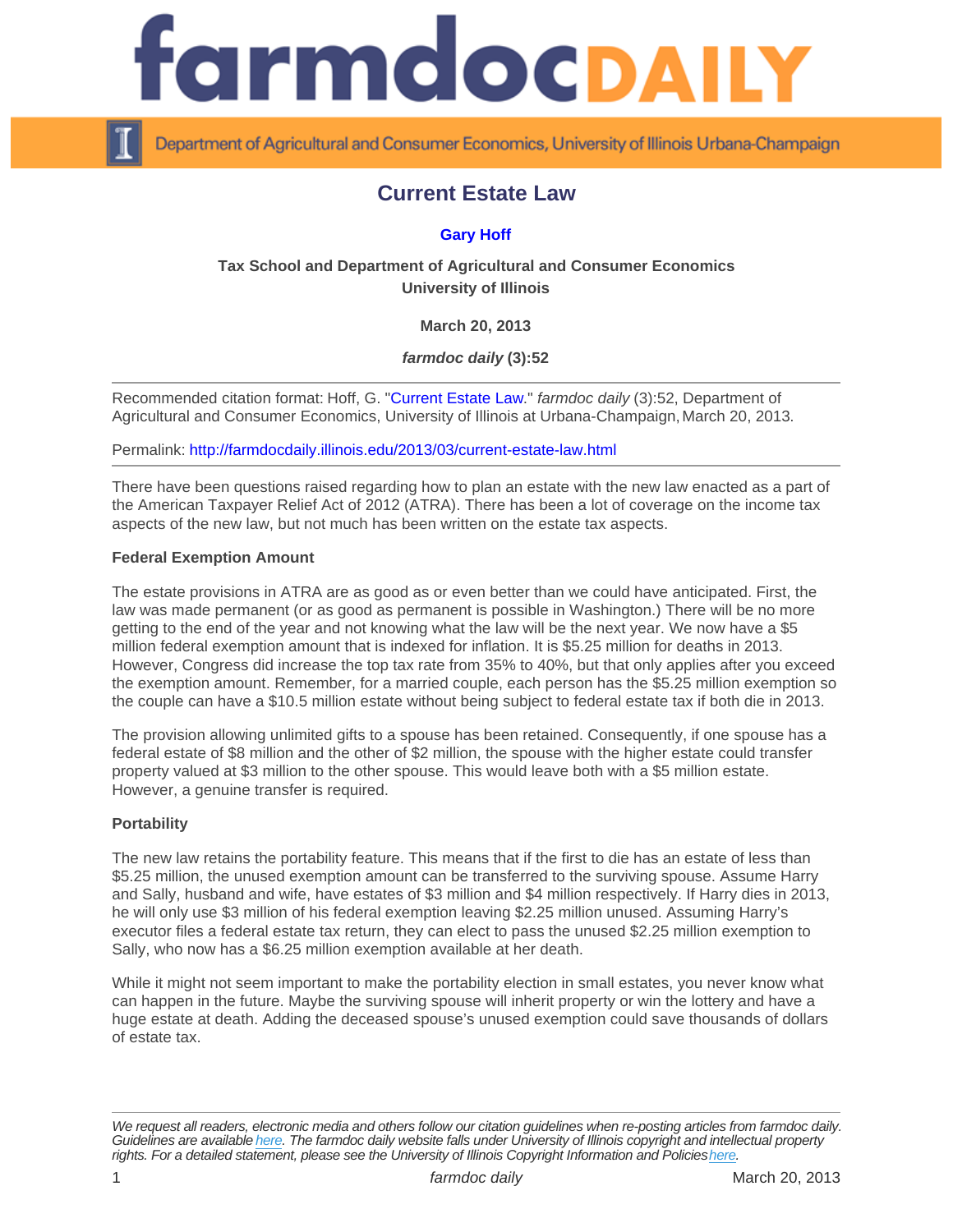## **Lifetime Gift**

Another part of the new law makes the unification of the gift tax and the federal exemption amount permanent. In 2012, taxpayers could make gifts totaling \$5.12 million during their lifetime, but the federal exemption amount was reduced by the same amount at death. Before the new law was passed, there was concern that if the federal exemption amount dropped back to \$1 million, the IRS could "claw-back" the gift to \$1 million. This is no longer a concern. Gifting makes economic sense because all future appreciation of the gifted asset is with the Donee and is not in the Donor's estate.

For example, Charles owns 11,000 acres of prime Illinois farm land. In January 2012, he gifted 500 acres valued at \$10,000 per acre to his three children and used \$5 million of his federal exemption. Charles dies in 2014 when land in his area is valued at \$15,000 per acre. Because of Charles's gifts, the \$5,000 per acre increase is recognized by his children saving the estate the tax on \$2.5 million at a 40% rate, or \$1 million. Not everyone has estates this large, but with the rapid increase in farm land, many land owners are learning they could have a substantial estate tax at the time of their death.

The disadvantage to a gift is that the Donee's basis in the gift is the same as the basis when the asset was held by the Donor. For example, in the prior example with Charles, he only paid \$600 per acre when he purchased the land years ago. Therefore, if his three children sell the land upon receiving it as a gift, they will have a \$4.7 million gain (( \$10,000 price per acre – \$600 basis) × 500 acres) to recognize.

## **Annual Gift Limitation**

The annual gift tax exclusion continues to be in effect. This means you can make gifts totaling up to \$14,000 in 2013 to as many individuals as you want without reducing the federal exemption amount. Any excess gifts do reduce the exemption amount. Both husband and wife can make a \$14,000 gift. A spouse can join in a gift even though they do not have an asset to gift. For example, Tom and Helen were recently married. Tom has large cash accounts while Helen has only a limited amount of cash. Tom and Helen can each gift \$14,000 to Tom's son even though Helen is gifting Tom's money. Helen must acknowledge that she will not a make a gift to Tom's son with her money.

#### **Basis**

The new law continues to allow a step-up in the basis of the deceased's assets to the fair market value at the date of death. This means an heir can sell an inherited asset without a huge tax liability. In the example with Charles, if the three children inherited the land in 2012, it would have a stepped-up basis of \$5 million. Therefore, a \$5 million sale would not result in any capital gains tax. If it were a gift, the \$4.7 million gain would be a long-term capital gain taxed at 20%, resulting in \$940,000 of capital gains tax.

#### **Farm-Use Valuation**

IRC §2032A has also been retained. The reduction limit remains at \$1 million. To qualify for the deduction the following requirements must be met.

- 1. The decedent must have been a U.S. citizen at the time of death.
- 2. The farm land must be located in the U.S..
- 3. At the time of death, the farm land must be used for farming by the decedent or a member of their family.
- 4. The value of the gross estate must be composed of at least 50% qualified real or personal property that is used for farming by the decedent or a member of the decedent's family.
- 5. At least 25% of the gross estate must consist of land being used for farming on the date of death.
- 6. The farm land must be inherited by a qualified heir.
- 7. For a total of five of the last eight years ending on the date of death or disability:
	- a. The real property was owned by and used for farming by the decedent or a member of the family, and

b. The decedent or a member of the family materially participated in the operation of the farm.

8. The executor must elect special-use valuation by submitting a written agreement signed by each person having an interest in the land covered by the election consenting to the recapture